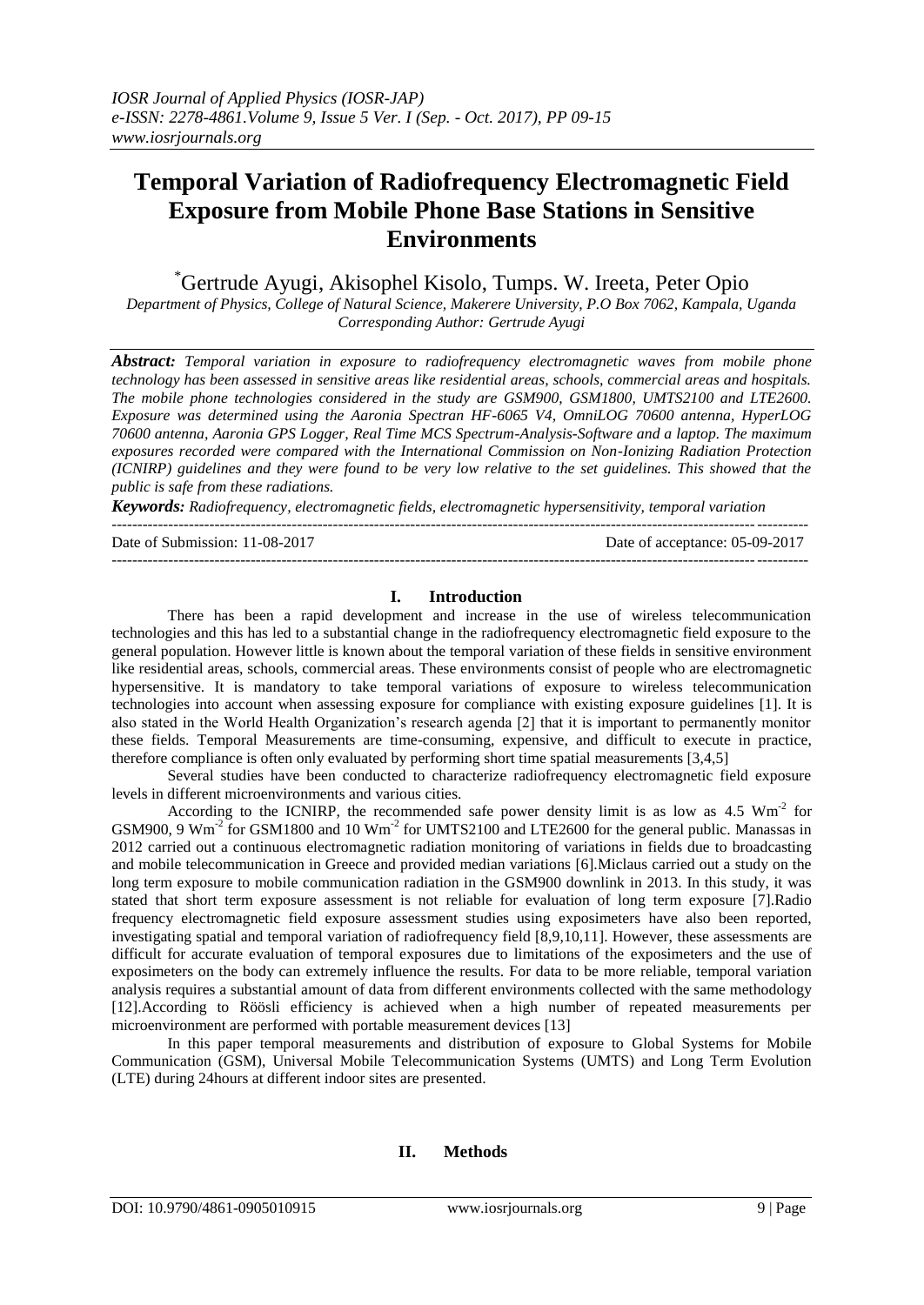Five measurement sites were selected for indoor temporal assessment of RF exposure in sensitive areas. The investigated indoor micro environments were residential area (Kyebando), secondary school (Kitante secondary school), primary school (Bateefu Primary School) daycare and kindergarten (Lyna daycare), hospital (Mengo hospital) and commercial area (Nabukeera plaza) with in Kampala. Table 1 shows the latitude and longitude of the measurement locations.

| Table 1. Of 9 coordinates of measurement sites |           |             |  |  |
|------------------------------------------------|-----------|-------------|--|--|
| <b>Site</b>                                    | Latitude  | Longitude   |  |  |
| Kyebando                                       | 0.457537  | 32.579692   |  |  |
| Kitante secondary school                       | 0.3338579 | 32.58496639 |  |  |
| Bateefu primary school                         | 0.2831953 | 32.5259728  |  |  |
| Lyna kindergarten                              | 0.311535  | 32.558497   |  |  |
| Mengo hospital                                 | 0.313032  | 32.55857    |  |  |
| Nabukeera plaza                                | 0.313999  | 32.573215   |  |  |

**Table 1:** GPS coordinates of measurement sites

At every location, the measurement setup used consisted of a calibrated Aaronia Spectran HF-6065 V4 spectrum analyzer, an Aaronia OmniLOG70600 antenna, a laptop that is connected to the spectrum analyzer via a USB cable, and an MCS software. The MCS software is easily configured to suit a given measuring. The setup is connected as shown in Fig 1.The setup was left to run for 24hours for three weekdays (Monday, Wednesday and Friday). The spectrum analyzer parameters configuration on the MCS software are as in Table 2.



**Figure 1:** Experimental setup

| <b>Parameter</b>             | <b>Value</b> |
|------------------------------|--------------|
| <b>Resolution Band width</b> | 300kHz       |
| Video Band width             | 300kHz       |
| Sweep time                   | 1000ms       |
| Detection type               | <b>RMS</b>   |
| Sample points                | 1000         |
| <b>Attenuation factor</b>    | 10dB         |
| Reference level              | $-10$        |
| Unit                         | $Wm^{-2}$    |

## **III. Results And Discussion**

To satisfy the ICNRIP guidelines for assessing RF exposures, 6 minutes averages of power density were obtained for each of the sample days that is Monday, Wednesday and Friday. In order to improve on the accuracy in determining the time of maximum average exposure, the average exposure for the three days was obtained. Before assessing temporal exposure, noise levels in each telecommunication band were obtained by removing the antenna and recording maximum noise in exposure (power density) for 3600 seconds.

## **3.1 Temporal Variations of the GSM900**

Fig 2 shows temporal variation of GSM900 signal for 24hours at the six measurement location. From the figure the following observations can be made:

In Kitante Hill High School, exposure to GSM900 signal was almost constant. There was a slight increase in exposure between 10:00-12:00hours and between 16:00-21:00hours and hence it is best to test for compliance during these time intervals. GSM900 exposure at Lyna kindergarten was fairly constant. Exposure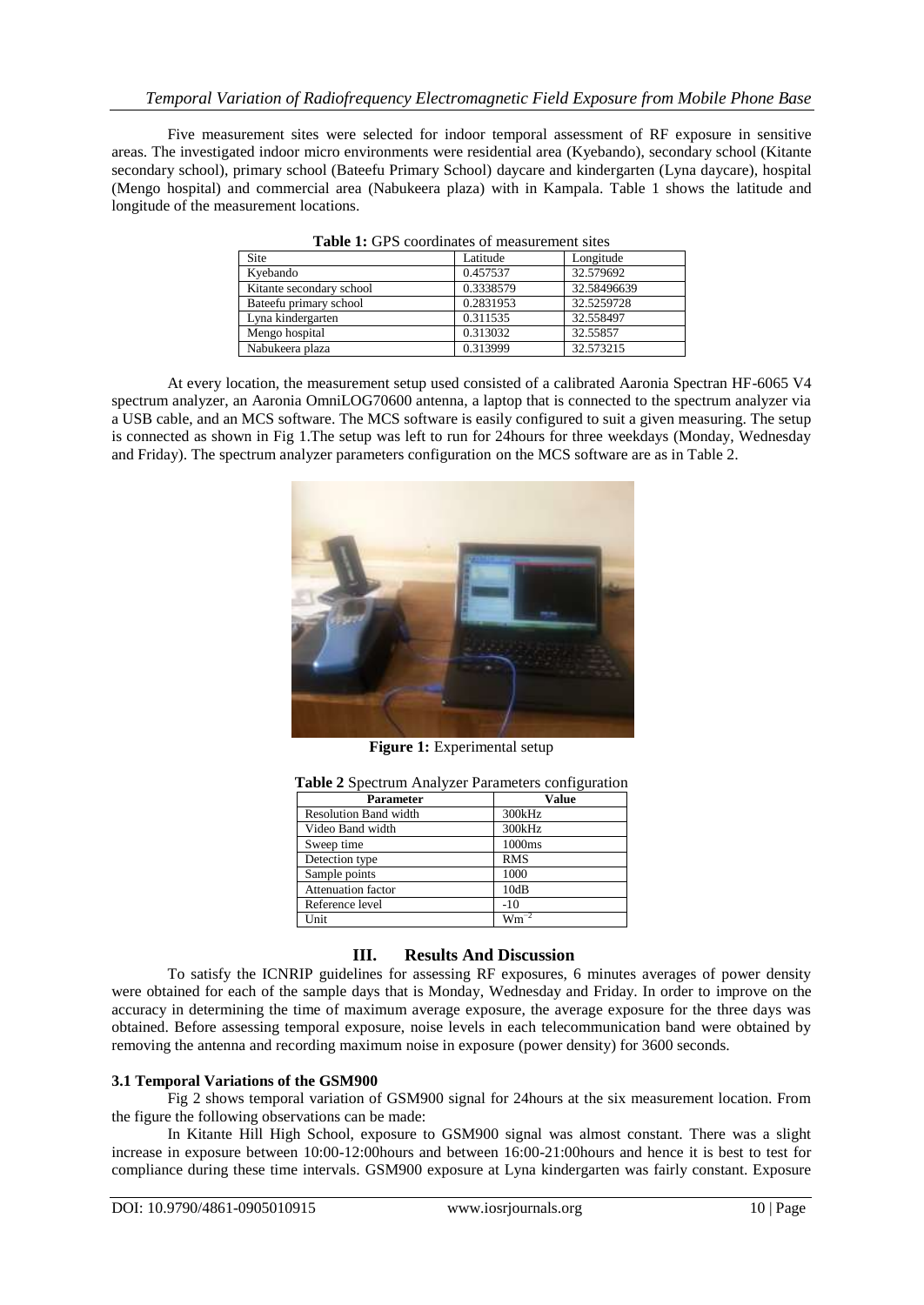during the day was slightly higher than exposure during the night. UCC can test for compliance of the GSM900 signal at any time during the day. At Bateefu Primary school in Mutundwe, exposure due to GSM900 signal is roughly constant. The best time to test for compliance is between7:00-13:00hours. Mengo hospital exposure to GSM900 signal has high temporal variations. Highest exposure is observed between 6:00-11:00hours and 16:00 -22:00hours and hence the best time for regulatory body (UCC) to test for compliance of this signal. At Nabukeera commercial plaza, there is only noise in the GSM900 signal. At the top of this building transmitters have been put up and the absence of GSM900 signal shows that none of these transmitters are for this telecommunication band. GSM900 exposures in Kyebando are high and also the temporal variation observed in the signal is high. Exposure could be assessed at any time apart from 10:00-19:00hours





## **3.2 Temporal Variations of the GSM1800**

Fig 3 shows temporal variation of GSM1800 signal for 24hours at the six measurement location. The following observations can be made from the figure: Kitante Hill High School temporal variations in the GSM1800 signal were low. Maximum exposure was observed between 12:00-18:00hours and therefore compliance tests should be performed during this time. At Lyna Kindergarten exposure to GSM1800 was relatively high throughout the measurement time with very high temporal variations. Lyna Kindergarten is located 20 meters from a nearby base station. The high exposures recorded for GSM1800 signal at this measurement point indicate that the base station is a GSM1800 base station. Exposure to GSM1800 at Bateefu primary school in Mutundwe was highest between 8:00-15:00hours. At Mengo hospital, exposure to GSM1800 was really low with low temporal variations throughout the measurement time. Nabukeera commercial plaza had low exposure to GSM1800 signal. The time interval appropriate to test for compliance of this signals at this location is between 5:00-21:00hours.GSM1800 exposure at Kyebando was fairly constant and low throughout the measurement time.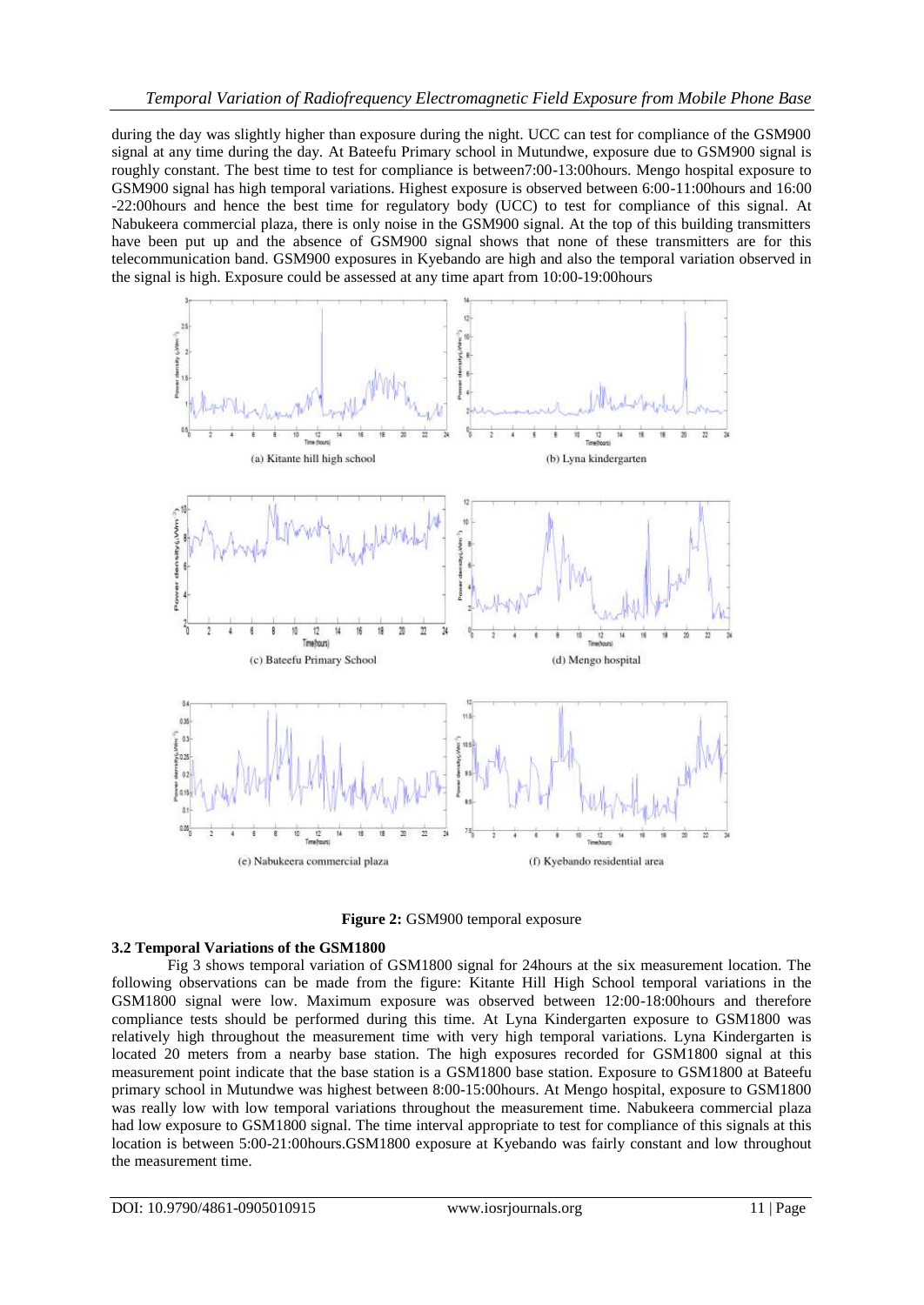

**Figure 3:** GSM1800 temporal exposure

## **3.3 Temporal Variations of the UMTS2100**

Fig 4. shows temporal variation of UMTS2100 signal for 24hours at the six measurement location. The following can be observed from the graphs in Fig 4.

UMTS2100 exposure at Kitante Hill high school has very high temporal variation throughout the measurement time. Compliance tests by the regulatory body could be carried out any time of the day around this area. At Lyna kindergarten, exposure due to UMTS2100 signal has high temporal variations. UCC can test for compliance during any time of the day. Bateefu primary school had low temperature variations and exposure to the UMTS2100 signal was very except at around 9:00hours and 13:00hours. There is only noise in the UMTS2100 signal at Mengo hospital hence no exposure. Exposure to UMTS2100 signal at Nabukeera comercial plaza was low except between 7:00-12:00hours. Temporal variations recorded were also low. At Kyebando exposure due to UMTS2100 signal was relatively high. Compliance tests should be performed during 04:00-08:00hours, 13:00-16:00hours and 20:00-22:00hours time interval.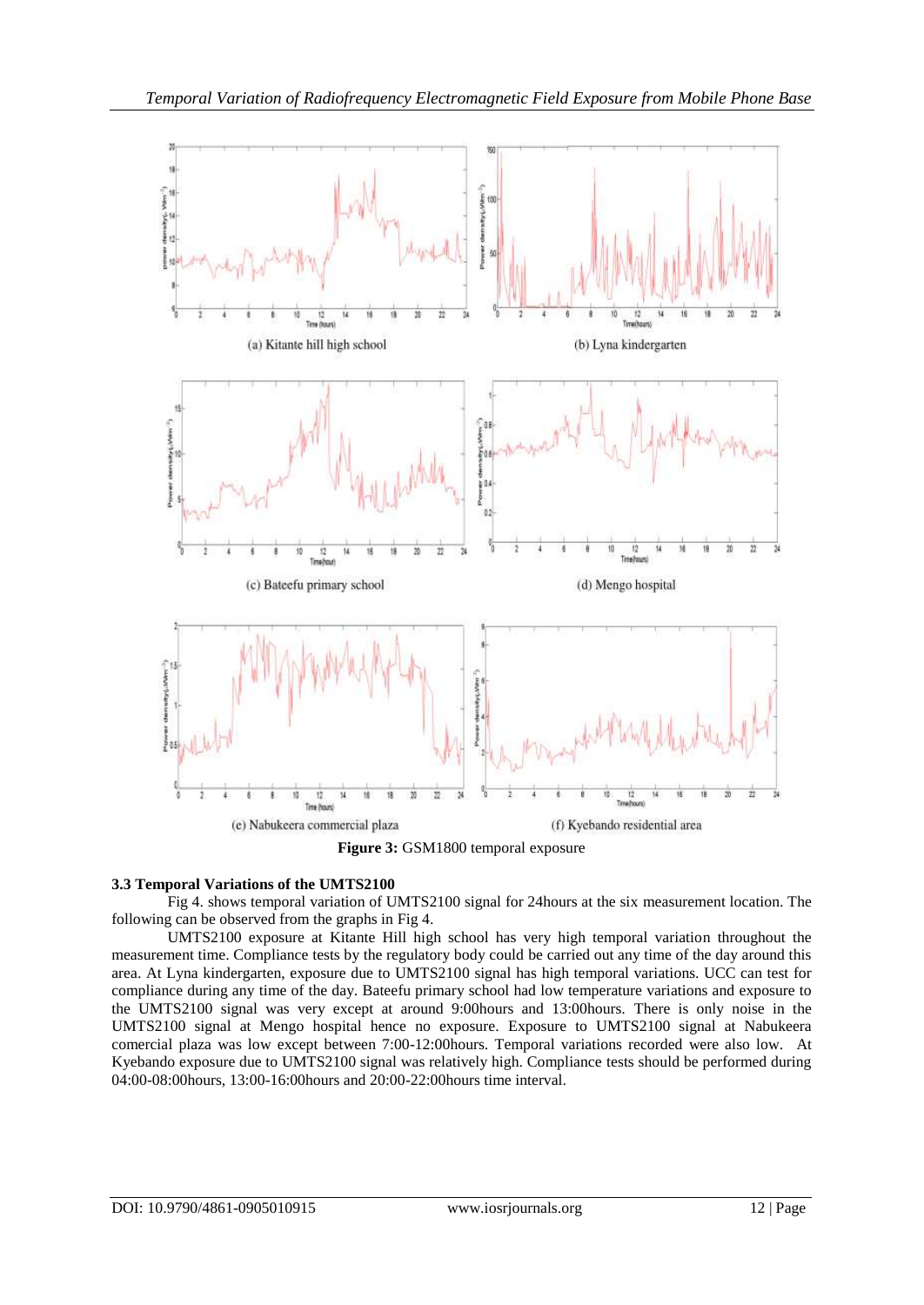

## **3.4 Temporal Variations of the LTE2600**

Fig 5 shows temporal variation of LTE2600 signal for 24hours at the six measurement location. Observations made from the figure include:

Kitante Hill high school exposure to LTE2600 signal was relatively high with high temporal variations from 08:00-01:00hours and compliance tests can be carried out during this time. Lyna kindergarten exposure to LTE2600 was fairly constant with minimum variation of the signal with time throughout the measurement time. Bateefu primary school had low temporal variations in exposure due to the LTE2600 signal and compliance could be tested at any time as it can be observed from the figure. There is only noise in the LTE2600 signal at Mengo hospital and Nabukeera commercial plaza therefore no exposure. Kyebando residential area had high temporal variation in LTE2600 exposure.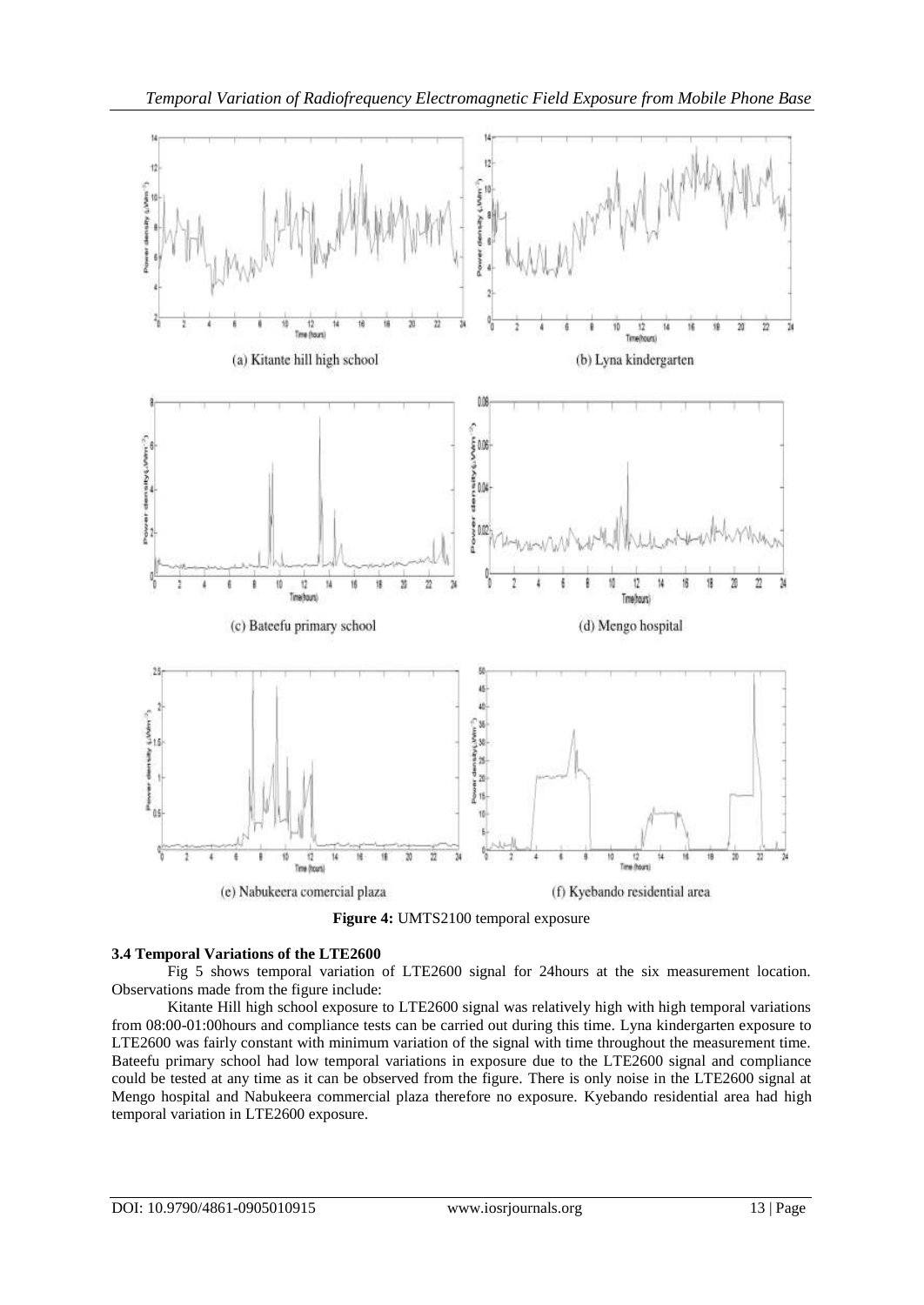

| Figure 5: LTE2600 temporal exposure |  |  |
|-------------------------------------|--|--|
|-------------------------------------|--|--|

## **3.5 Comparison of RF Electromagnetic Field Exposure Levels with ICNIRP Guidelines**

Maximum exposure at every measurement location was evaluated. The maximum exposure recorded at every point for each signal was compared with the ICNIRP Limit/guidelines for the general public. Table 3 shows maximum exposure of the GSM900, GSM1800, UMTS2100 and LTE2600 signals at Kitante Hill High School, Lyna kindergarten, Bateefu primary school, Mengo hospital, Nabukeera commercial plaza and Kyebando.

| <b>Table 3: Maximum Exposure</b> |                                          |         |                 |         |  |  |
|----------------------------------|------------------------------------------|---------|-----------------|---------|--|--|
| Location                         | Maximum Exposure/ $\mu$ Wm <sup>-2</sup> |         |                 |         |  |  |
|                                  | <b>GSM900</b>                            | GSM1800 | <b>UMTS2100</b> | LTE2600 |  |  |
| Kitante Hill High School         | 2.86                                     | 18.25   | 12.32           | 3.28    |  |  |
| Lyna kindergarten                | 13.24                                    | 142.31  | 13.61           | 3.74    |  |  |
| Bateefu primary school           | 10.34                                    | 19.51   | 7.14            | 2.18    |  |  |
| Mengo hospital                   | 11.86                                    | 1.18    | 0.052           | 0.062   |  |  |
| Nabukeera commercial plaza       | 0.38                                     | 1.93    | 2.49            | 0.095   |  |  |
| Kvebando                         | 11.87                                    | 8.72    | 49.12           | 2.64    |  |  |

Comparing the maximum values in with the ICNIRP guidelines for the general public, it can be seen that the maximum values recorded for each signal for all the measurement locations are way below the set guidelines hence assurance of public safety.